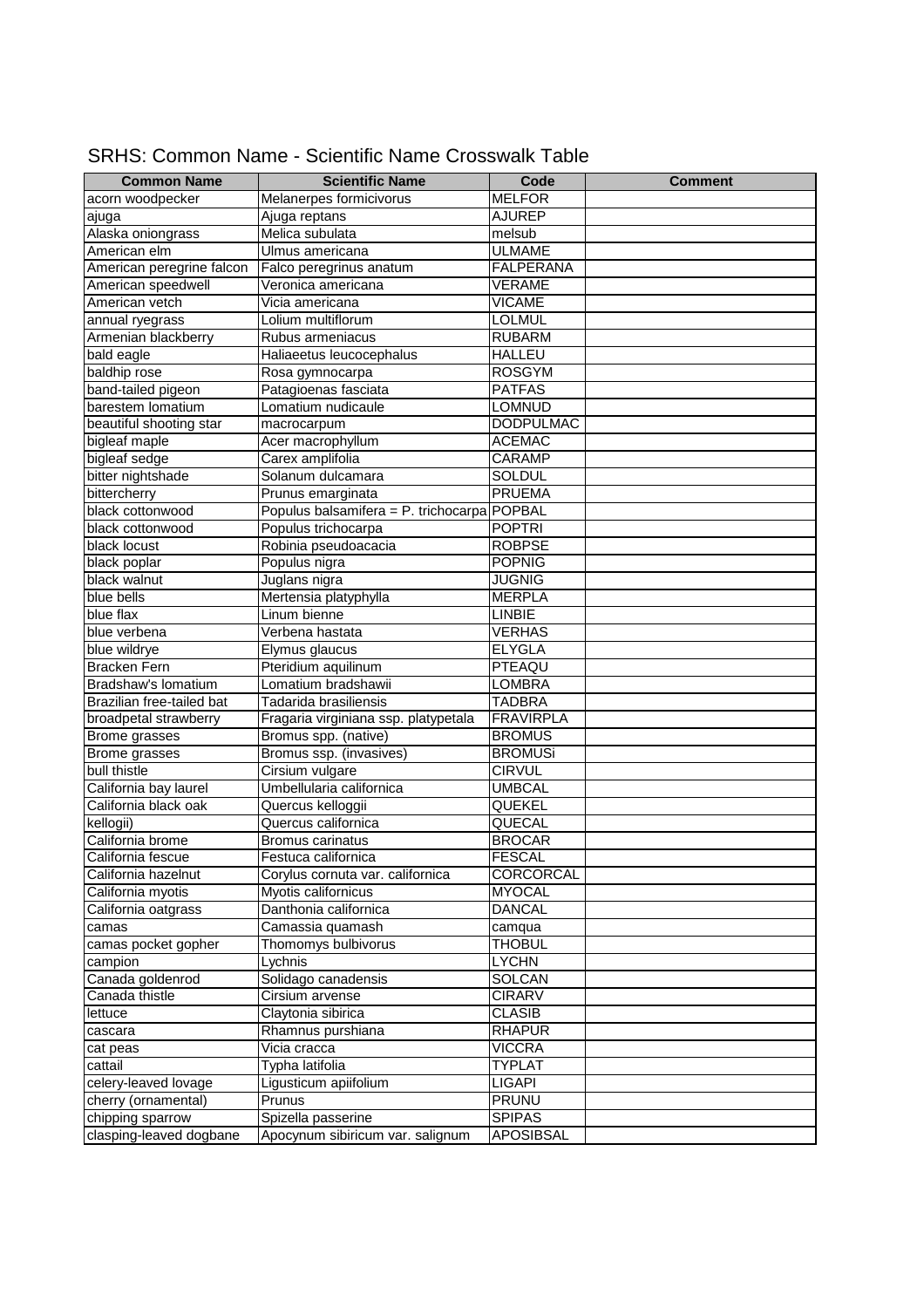| clouded salamander<br>Aneides ferreus<br>ANEFER<br>clustered wild rose<br>Rosa pisocarpa<br><b>ROSPIS</b><br>coast redwood<br><b>SEQSEM</b><br>Sequoia sempervirens<br>coast tarweed<br>Madia sativa<br><b>MADSAT</b><br>coastal shield fern<br><b>DRYARG</b><br>Dryopteris arguta<br>coffee fern<br>Pellaea andromedifolia<br><b>PELAND</b><br>colonial bentgrass<br>Agrostis capillaris<br><b>AGRCAP</b><br>Columbia brome<br>Bromus vulgaris<br><b>BROVUL</b><br>Lilium columbianum<br>LILCOL<br>Columbia lily<br>Columbia water-meal<br>Wolffia columbiana<br>WOLCOL<br>common dandelion<br>Taraxacum officinale<br><b>TAROFF</b><br>common garden plum<br><b>PRUDOM</b><br>Prunus domestica<br><b>EQUARV</b><br>Equisetum arvensis<br>common nighthawk<br>Chordeiles minor<br><b>CHOMIN</b><br>Ligustrum vulgare<br><b>LIGVUL</b><br>common privet<br>common St. Johnswort<br>Hypericum perforatum<br><b>HYPPER</b><br><b>DIPFUL</b><br>Dipsacus fullonum<br>common teasel<br>common velvetgrass<br>Holcus lanatus<br><b>HOLLAN</b><br>common vetch<br><b>VICSAT</b><br>Vicia sativa<br>Cooley's hedgenettle<br><b>STACOO</b><br>Stachys chamissonis var. cooleyae<br>Cooper's Hawk<br><b>ACCCOO</b><br>Accipiter cooperi<br>corn lily<br>Veratrum sp.<br><b>VERAT</b><br>Cotoneaster<br><b>COTON</b><br>cotoneaster (ornamental)<br>Heracleum lanatum<br><b>HERLAN</b><br>cow parsnip<br>creeping bentgrass<br><b>AGRSTO</b><br>Agrostis stolonifera<br>creeping buttercup<br>Ranunculus repens<br>RANREP<br>creeping spikerush<br>Eleocharis palustris<br><b>ELEPAL</b><br>creeping velvetgrass<br>Holcus mollis<br><b>HOLMOL</b><br>crested dogtail grass<br>Cynosurus cristatus<br><b>CYNCRI</b><br>cultivated cherries<br>Prunus sp.<br>Prunus<br>Sidalcea cusickii<br>Cusick's mallow<br><b>SIDCUS</b><br>cutleaf geranium<br><b>GERDIS</b><br>Geranium dissectum<br>death camas<br><b>ZIGVEN</b><br>Zigadenus venenosus<br>dense sedge<br>Carex densa<br><b>CARDEN</b><br>Dewey's sedge<br>CARDEW<br>Carex deweyana<br>dissected toothwort<br>Cardamine nuttallii var. dissecta<br><b>CARNUTDIS</b><br>Malus x domestica<br><b>MALDOM</b><br>domestic apple<br>domestic pear<br><b>PYRCOM</b><br>Pyrus communis<br>dotted smartweed<br>Polygonum punctatum<br><b>POLPUN</b><br>Wolffia borealis<br><b>WOLBOR</b><br>dotted water-meal<br>Douglas' hawthorn<br>CRADOU<br>C. suksdorfii in SRHS area<br>Crataegus douglasii<br>Douglas' spiraea<br>Spiraea douglasii<br>SPIDOU<br>Douglas-fir<br>menziesii<br><b>PSEMENMEN</b><br><b>SCIPEN</b><br>drooping bulrush<br>Scirpus pendulus<br>Enemion stipitatum<br><b>ENESTI</b><br>anemone<br>dwarf montia<br>Montia dichotema<br><b>MONDIC</b><br>dwarf Oregongrape<br><b>BERNER</b><br>Berberis nervosa<br>dwarf periwinkle<br><b>VINMIN</b><br>Vinca minor<br>enchanter's nightshade<br><b>CIRALP</b><br>Circaea alpina<br>English daisy<br>Bellis perennis<br>BELPER<br>English hawthorne<br>Crataegus monogyna<br>CRAMON<br>Ilex aquifolium<br>English holly<br>ILEAQU<br>Hedera helix<br><b>HEDHEL</b><br>English ivy<br>English laurel<br>PRULAU<br>Prunus laurocerasus<br>evergreen blackberry<br><b>RUBLAC</b><br>Rubus laciniatus<br>exotic fruit trees<br><b>Exotic Fruit Trees</b><br><b>ExFruit</b><br>false dandelion, cat's ear<br><b>HYPRAD</b><br>Hypochaeris radicata |                  |                |        |  |
|--------------------------------------------------------------------------------------------------------------------------------------------------------------------------------------------------------------------------------------------------------------------------------------------------------------------------------------------------------------------------------------------------------------------------------------------------------------------------------------------------------------------------------------------------------------------------------------------------------------------------------------------------------------------------------------------------------------------------------------------------------------------------------------------------------------------------------------------------------------------------------------------------------------------------------------------------------------------------------------------------------------------------------------------------------------------------------------------------------------------------------------------------------------------------------------------------------------------------------------------------------------------------------------------------------------------------------------------------------------------------------------------------------------------------------------------------------------------------------------------------------------------------------------------------------------------------------------------------------------------------------------------------------------------------------------------------------------------------------------------------------------------------------------------------------------------------------------------------------------------------------------------------------------------------------------------------------------------------------------------------------------------------------------------------------------------------------------------------------------------------------------------------------------------------------------------------------------------------------------------------------------------------------------------------------------------------------------------------------------------------------------------------------------------------------------------------------------------------------------------------------------------------------------------------------------------------------------------------------------------------------------------------------------------------------------------------------------------------------------------------------------------------------------------------------------------------------------------------------------------------------------------------------------------------------------------------------------------------------------------------------------------------------------------------------------------------------------------------------------------------------------------------------------------------------------------------------------------------------------------------------------------------------------------------------------------------------------------------|------------------|----------------|--------|--|
|                                                                                                                                                                                                                                                                                                                                                                                                                                                                                                                                                                                                                                                                                                                                                                                                                                                                                                                                                                                                                                                                                                                                                                                                                                                                                                                                                                                                                                                                                                                                                                                                                                                                                                                                                                                                                                                                                                                                                                                                                                                                                                                                                                                                                                                                                                                                                                                                                                                                                                                                                                                                                                                                                                                                                                                                                                                                                                                                                                                                                                                                                                                                                                                                                                                                                                                                                  | cleavers         | Galium aparine | GALAPA |  |
|                                                                                                                                                                                                                                                                                                                                                                                                                                                                                                                                                                                                                                                                                                                                                                                                                                                                                                                                                                                                                                                                                                                                                                                                                                                                                                                                                                                                                                                                                                                                                                                                                                                                                                                                                                                                                                                                                                                                                                                                                                                                                                                                                                                                                                                                                                                                                                                                                                                                                                                                                                                                                                                                                                                                                                                                                                                                                                                                                                                                                                                                                                                                                                                                                                                                                                                                                  |                  |                |        |  |
|                                                                                                                                                                                                                                                                                                                                                                                                                                                                                                                                                                                                                                                                                                                                                                                                                                                                                                                                                                                                                                                                                                                                                                                                                                                                                                                                                                                                                                                                                                                                                                                                                                                                                                                                                                                                                                                                                                                                                                                                                                                                                                                                                                                                                                                                                                                                                                                                                                                                                                                                                                                                                                                                                                                                                                                                                                                                                                                                                                                                                                                                                                                                                                                                                                                                                                                                                  |                  |                |        |  |
|                                                                                                                                                                                                                                                                                                                                                                                                                                                                                                                                                                                                                                                                                                                                                                                                                                                                                                                                                                                                                                                                                                                                                                                                                                                                                                                                                                                                                                                                                                                                                                                                                                                                                                                                                                                                                                                                                                                                                                                                                                                                                                                                                                                                                                                                                                                                                                                                                                                                                                                                                                                                                                                                                                                                                                                                                                                                                                                                                                                                                                                                                                                                                                                                                                                                                                                                                  |                  |                |        |  |
|                                                                                                                                                                                                                                                                                                                                                                                                                                                                                                                                                                                                                                                                                                                                                                                                                                                                                                                                                                                                                                                                                                                                                                                                                                                                                                                                                                                                                                                                                                                                                                                                                                                                                                                                                                                                                                                                                                                                                                                                                                                                                                                                                                                                                                                                                                                                                                                                                                                                                                                                                                                                                                                                                                                                                                                                                                                                                                                                                                                                                                                                                                                                                                                                                                                                                                                                                  |                  |                |        |  |
|                                                                                                                                                                                                                                                                                                                                                                                                                                                                                                                                                                                                                                                                                                                                                                                                                                                                                                                                                                                                                                                                                                                                                                                                                                                                                                                                                                                                                                                                                                                                                                                                                                                                                                                                                                                                                                                                                                                                                                                                                                                                                                                                                                                                                                                                                                                                                                                                                                                                                                                                                                                                                                                                                                                                                                                                                                                                                                                                                                                                                                                                                                                                                                                                                                                                                                                                                  |                  |                |        |  |
|                                                                                                                                                                                                                                                                                                                                                                                                                                                                                                                                                                                                                                                                                                                                                                                                                                                                                                                                                                                                                                                                                                                                                                                                                                                                                                                                                                                                                                                                                                                                                                                                                                                                                                                                                                                                                                                                                                                                                                                                                                                                                                                                                                                                                                                                                                                                                                                                                                                                                                                                                                                                                                                                                                                                                                                                                                                                                                                                                                                                                                                                                                                                                                                                                                                                                                                                                  |                  |                |        |  |
|                                                                                                                                                                                                                                                                                                                                                                                                                                                                                                                                                                                                                                                                                                                                                                                                                                                                                                                                                                                                                                                                                                                                                                                                                                                                                                                                                                                                                                                                                                                                                                                                                                                                                                                                                                                                                                                                                                                                                                                                                                                                                                                                                                                                                                                                                                                                                                                                                                                                                                                                                                                                                                                                                                                                                                                                                                                                                                                                                                                                                                                                                                                                                                                                                                                                                                                                                  |                  |                |        |  |
|                                                                                                                                                                                                                                                                                                                                                                                                                                                                                                                                                                                                                                                                                                                                                                                                                                                                                                                                                                                                                                                                                                                                                                                                                                                                                                                                                                                                                                                                                                                                                                                                                                                                                                                                                                                                                                                                                                                                                                                                                                                                                                                                                                                                                                                                                                                                                                                                                                                                                                                                                                                                                                                                                                                                                                                                                                                                                                                                                                                                                                                                                                                                                                                                                                                                                                                                                  |                  |                |        |  |
|                                                                                                                                                                                                                                                                                                                                                                                                                                                                                                                                                                                                                                                                                                                                                                                                                                                                                                                                                                                                                                                                                                                                                                                                                                                                                                                                                                                                                                                                                                                                                                                                                                                                                                                                                                                                                                                                                                                                                                                                                                                                                                                                                                                                                                                                                                                                                                                                                                                                                                                                                                                                                                                                                                                                                                                                                                                                                                                                                                                                                                                                                                                                                                                                                                                                                                                                                  |                  |                |        |  |
|                                                                                                                                                                                                                                                                                                                                                                                                                                                                                                                                                                                                                                                                                                                                                                                                                                                                                                                                                                                                                                                                                                                                                                                                                                                                                                                                                                                                                                                                                                                                                                                                                                                                                                                                                                                                                                                                                                                                                                                                                                                                                                                                                                                                                                                                                                                                                                                                                                                                                                                                                                                                                                                                                                                                                                                                                                                                                                                                                                                                                                                                                                                                                                                                                                                                                                                                                  |                  |                |        |  |
|                                                                                                                                                                                                                                                                                                                                                                                                                                                                                                                                                                                                                                                                                                                                                                                                                                                                                                                                                                                                                                                                                                                                                                                                                                                                                                                                                                                                                                                                                                                                                                                                                                                                                                                                                                                                                                                                                                                                                                                                                                                                                                                                                                                                                                                                                                                                                                                                                                                                                                                                                                                                                                                                                                                                                                                                                                                                                                                                                                                                                                                                                                                                                                                                                                                                                                                                                  |                  |                |        |  |
|                                                                                                                                                                                                                                                                                                                                                                                                                                                                                                                                                                                                                                                                                                                                                                                                                                                                                                                                                                                                                                                                                                                                                                                                                                                                                                                                                                                                                                                                                                                                                                                                                                                                                                                                                                                                                                                                                                                                                                                                                                                                                                                                                                                                                                                                                                                                                                                                                                                                                                                                                                                                                                                                                                                                                                                                                                                                                                                                                                                                                                                                                                                                                                                                                                                                                                                                                  |                  |                |        |  |
|                                                                                                                                                                                                                                                                                                                                                                                                                                                                                                                                                                                                                                                                                                                                                                                                                                                                                                                                                                                                                                                                                                                                                                                                                                                                                                                                                                                                                                                                                                                                                                                                                                                                                                                                                                                                                                                                                                                                                                                                                                                                                                                                                                                                                                                                                                                                                                                                                                                                                                                                                                                                                                                                                                                                                                                                                                                                                                                                                                                                                                                                                                                                                                                                                                                                                                                                                  | common horsetail |                |        |  |
|                                                                                                                                                                                                                                                                                                                                                                                                                                                                                                                                                                                                                                                                                                                                                                                                                                                                                                                                                                                                                                                                                                                                                                                                                                                                                                                                                                                                                                                                                                                                                                                                                                                                                                                                                                                                                                                                                                                                                                                                                                                                                                                                                                                                                                                                                                                                                                                                                                                                                                                                                                                                                                                                                                                                                                                                                                                                                                                                                                                                                                                                                                                                                                                                                                                                                                                                                  |                  |                |        |  |
|                                                                                                                                                                                                                                                                                                                                                                                                                                                                                                                                                                                                                                                                                                                                                                                                                                                                                                                                                                                                                                                                                                                                                                                                                                                                                                                                                                                                                                                                                                                                                                                                                                                                                                                                                                                                                                                                                                                                                                                                                                                                                                                                                                                                                                                                                                                                                                                                                                                                                                                                                                                                                                                                                                                                                                                                                                                                                                                                                                                                                                                                                                                                                                                                                                                                                                                                                  |                  |                |        |  |
|                                                                                                                                                                                                                                                                                                                                                                                                                                                                                                                                                                                                                                                                                                                                                                                                                                                                                                                                                                                                                                                                                                                                                                                                                                                                                                                                                                                                                                                                                                                                                                                                                                                                                                                                                                                                                                                                                                                                                                                                                                                                                                                                                                                                                                                                                                                                                                                                                                                                                                                                                                                                                                                                                                                                                                                                                                                                                                                                                                                                                                                                                                                                                                                                                                                                                                                                                  |                  |                |        |  |
|                                                                                                                                                                                                                                                                                                                                                                                                                                                                                                                                                                                                                                                                                                                                                                                                                                                                                                                                                                                                                                                                                                                                                                                                                                                                                                                                                                                                                                                                                                                                                                                                                                                                                                                                                                                                                                                                                                                                                                                                                                                                                                                                                                                                                                                                                                                                                                                                                                                                                                                                                                                                                                                                                                                                                                                                                                                                                                                                                                                                                                                                                                                                                                                                                                                                                                                                                  |                  |                |        |  |
|                                                                                                                                                                                                                                                                                                                                                                                                                                                                                                                                                                                                                                                                                                                                                                                                                                                                                                                                                                                                                                                                                                                                                                                                                                                                                                                                                                                                                                                                                                                                                                                                                                                                                                                                                                                                                                                                                                                                                                                                                                                                                                                                                                                                                                                                                                                                                                                                                                                                                                                                                                                                                                                                                                                                                                                                                                                                                                                                                                                                                                                                                                                                                                                                                                                                                                                                                  |                  |                |        |  |
|                                                                                                                                                                                                                                                                                                                                                                                                                                                                                                                                                                                                                                                                                                                                                                                                                                                                                                                                                                                                                                                                                                                                                                                                                                                                                                                                                                                                                                                                                                                                                                                                                                                                                                                                                                                                                                                                                                                                                                                                                                                                                                                                                                                                                                                                                                                                                                                                                                                                                                                                                                                                                                                                                                                                                                                                                                                                                                                                                                                                                                                                                                                                                                                                                                                                                                                                                  |                  |                |        |  |
|                                                                                                                                                                                                                                                                                                                                                                                                                                                                                                                                                                                                                                                                                                                                                                                                                                                                                                                                                                                                                                                                                                                                                                                                                                                                                                                                                                                                                                                                                                                                                                                                                                                                                                                                                                                                                                                                                                                                                                                                                                                                                                                                                                                                                                                                                                                                                                                                                                                                                                                                                                                                                                                                                                                                                                                                                                                                                                                                                                                                                                                                                                                                                                                                                                                                                                                                                  |                  |                |        |  |
|                                                                                                                                                                                                                                                                                                                                                                                                                                                                                                                                                                                                                                                                                                                                                                                                                                                                                                                                                                                                                                                                                                                                                                                                                                                                                                                                                                                                                                                                                                                                                                                                                                                                                                                                                                                                                                                                                                                                                                                                                                                                                                                                                                                                                                                                                                                                                                                                                                                                                                                                                                                                                                                                                                                                                                                                                                                                                                                                                                                                                                                                                                                                                                                                                                                                                                                                                  |                  |                |        |  |
|                                                                                                                                                                                                                                                                                                                                                                                                                                                                                                                                                                                                                                                                                                                                                                                                                                                                                                                                                                                                                                                                                                                                                                                                                                                                                                                                                                                                                                                                                                                                                                                                                                                                                                                                                                                                                                                                                                                                                                                                                                                                                                                                                                                                                                                                                                                                                                                                                                                                                                                                                                                                                                                                                                                                                                                                                                                                                                                                                                                                                                                                                                                                                                                                                                                                                                                                                  |                  |                |        |  |
|                                                                                                                                                                                                                                                                                                                                                                                                                                                                                                                                                                                                                                                                                                                                                                                                                                                                                                                                                                                                                                                                                                                                                                                                                                                                                                                                                                                                                                                                                                                                                                                                                                                                                                                                                                                                                                                                                                                                                                                                                                                                                                                                                                                                                                                                                                                                                                                                                                                                                                                                                                                                                                                                                                                                                                                                                                                                                                                                                                                                                                                                                                                                                                                                                                                                                                                                                  |                  |                |        |  |
|                                                                                                                                                                                                                                                                                                                                                                                                                                                                                                                                                                                                                                                                                                                                                                                                                                                                                                                                                                                                                                                                                                                                                                                                                                                                                                                                                                                                                                                                                                                                                                                                                                                                                                                                                                                                                                                                                                                                                                                                                                                                                                                                                                                                                                                                                                                                                                                                                                                                                                                                                                                                                                                                                                                                                                                                                                                                                                                                                                                                                                                                                                                                                                                                                                                                                                                                                  |                  |                |        |  |
|                                                                                                                                                                                                                                                                                                                                                                                                                                                                                                                                                                                                                                                                                                                                                                                                                                                                                                                                                                                                                                                                                                                                                                                                                                                                                                                                                                                                                                                                                                                                                                                                                                                                                                                                                                                                                                                                                                                                                                                                                                                                                                                                                                                                                                                                                                                                                                                                                                                                                                                                                                                                                                                                                                                                                                                                                                                                                                                                                                                                                                                                                                                                                                                                                                                                                                                                                  |                  |                |        |  |
|                                                                                                                                                                                                                                                                                                                                                                                                                                                                                                                                                                                                                                                                                                                                                                                                                                                                                                                                                                                                                                                                                                                                                                                                                                                                                                                                                                                                                                                                                                                                                                                                                                                                                                                                                                                                                                                                                                                                                                                                                                                                                                                                                                                                                                                                                                                                                                                                                                                                                                                                                                                                                                                                                                                                                                                                                                                                                                                                                                                                                                                                                                                                                                                                                                                                                                                                                  |                  |                |        |  |
|                                                                                                                                                                                                                                                                                                                                                                                                                                                                                                                                                                                                                                                                                                                                                                                                                                                                                                                                                                                                                                                                                                                                                                                                                                                                                                                                                                                                                                                                                                                                                                                                                                                                                                                                                                                                                                                                                                                                                                                                                                                                                                                                                                                                                                                                                                                                                                                                                                                                                                                                                                                                                                                                                                                                                                                                                                                                                                                                                                                                                                                                                                                                                                                                                                                                                                                                                  |                  |                |        |  |
|                                                                                                                                                                                                                                                                                                                                                                                                                                                                                                                                                                                                                                                                                                                                                                                                                                                                                                                                                                                                                                                                                                                                                                                                                                                                                                                                                                                                                                                                                                                                                                                                                                                                                                                                                                                                                                                                                                                                                                                                                                                                                                                                                                                                                                                                                                                                                                                                                                                                                                                                                                                                                                                                                                                                                                                                                                                                                                                                                                                                                                                                                                                                                                                                                                                                                                                                                  |                  |                |        |  |
|                                                                                                                                                                                                                                                                                                                                                                                                                                                                                                                                                                                                                                                                                                                                                                                                                                                                                                                                                                                                                                                                                                                                                                                                                                                                                                                                                                                                                                                                                                                                                                                                                                                                                                                                                                                                                                                                                                                                                                                                                                                                                                                                                                                                                                                                                                                                                                                                                                                                                                                                                                                                                                                                                                                                                                                                                                                                                                                                                                                                                                                                                                                                                                                                                                                                                                                                                  |                  |                |        |  |
|                                                                                                                                                                                                                                                                                                                                                                                                                                                                                                                                                                                                                                                                                                                                                                                                                                                                                                                                                                                                                                                                                                                                                                                                                                                                                                                                                                                                                                                                                                                                                                                                                                                                                                                                                                                                                                                                                                                                                                                                                                                                                                                                                                                                                                                                                                                                                                                                                                                                                                                                                                                                                                                                                                                                                                                                                                                                                                                                                                                                                                                                                                                                                                                                                                                                                                                                                  |                  |                |        |  |
|                                                                                                                                                                                                                                                                                                                                                                                                                                                                                                                                                                                                                                                                                                                                                                                                                                                                                                                                                                                                                                                                                                                                                                                                                                                                                                                                                                                                                                                                                                                                                                                                                                                                                                                                                                                                                                                                                                                                                                                                                                                                                                                                                                                                                                                                                                                                                                                                                                                                                                                                                                                                                                                                                                                                                                                                                                                                                                                                                                                                                                                                                                                                                                                                                                                                                                                                                  |                  |                |        |  |
|                                                                                                                                                                                                                                                                                                                                                                                                                                                                                                                                                                                                                                                                                                                                                                                                                                                                                                                                                                                                                                                                                                                                                                                                                                                                                                                                                                                                                                                                                                                                                                                                                                                                                                                                                                                                                                                                                                                                                                                                                                                                                                                                                                                                                                                                                                                                                                                                                                                                                                                                                                                                                                                                                                                                                                                                                                                                                                                                                                                                                                                                                                                                                                                                                                                                                                                                                  |                  |                |        |  |
|                                                                                                                                                                                                                                                                                                                                                                                                                                                                                                                                                                                                                                                                                                                                                                                                                                                                                                                                                                                                                                                                                                                                                                                                                                                                                                                                                                                                                                                                                                                                                                                                                                                                                                                                                                                                                                                                                                                                                                                                                                                                                                                                                                                                                                                                                                                                                                                                                                                                                                                                                                                                                                                                                                                                                                                                                                                                                                                                                                                                                                                                                                                                                                                                                                                                                                                                                  |                  |                |        |  |
|                                                                                                                                                                                                                                                                                                                                                                                                                                                                                                                                                                                                                                                                                                                                                                                                                                                                                                                                                                                                                                                                                                                                                                                                                                                                                                                                                                                                                                                                                                                                                                                                                                                                                                                                                                                                                                                                                                                                                                                                                                                                                                                                                                                                                                                                                                                                                                                                                                                                                                                                                                                                                                                                                                                                                                                                                                                                                                                                                                                                                                                                                                                                                                                                                                                                                                                                                  |                  |                |        |  |
|                                                                                                                                                                                                                                                                                                                                                                                                                                                                                                                                                                                                                                                                                                                                                                                                                                                                                                                                                                                                                                                                                                                                                                                                                                                                                                                                                                                                                                                                                                                                                                                                                                                                                                                                                                                                                                                                                                                                                                                                                                                                                                                                                                                                                                                                                                                                                                                                                                                                                                                                                                                                                                                                                                                                                                                                                                                                                                                                                                                                                                                                                                                                                                                                                                                                                                                                                  |                  |                |        |  |
|                                                                                                                                                                                                                                                                                                                                                                                                                                                                                                                                                                                                                                                                                                                                                                                                                                                                                                                                                                                                                                                                                                                                                                                                                                                                                                                                                                                                                                                                                                                                                                                                                                                                                                                                                                                                                                                                                                                                                                                                                                                                                                                                                                                                                                                                                                                                                                                                                                                                                                                                                                                                                                                                                                                                                                                                                                                                                                                                                                                                                                                                                                                                                                                                                                                                                                                                                  |                  |                |        |  |
|                                                                                                                                                                                                                                                                                                                                                                                                                                                                                                                                                                                                                                                                                                                                                                                                                                                                                                                                                                                                                                                                                                                                                                                                                                                                                                                                                                                                                                                                                                                                                                                                                                                                                                                                                                                                                                                                                                                                                                                                                                                                                                                                                                                                                                                                                                                                                                                                                                                                                                                                                                                                                                                                                                                                                                                                                                                                                                                                                                                                                                                                                                                                                                                                                                                                                                                                                  |                  |                |        |  |
|                                                                                                                                                                                                                                                                                                                                                                                                                                                                                                                                                                                                                                                                                                                                                                                                                                                                                                                                                                                                                                                                                                                                                                                                                                                                                                                                                                                                                                                                                                                                                                                                                                                                                                                                                                                                                                                                                                                                                                                                                                                                                                                                                                                                                                                                                                                                                                                                                                                                                                                                                                                                                                                                                                                                                                                                                                                                                                                                                                                                                                                                                                                                                                                                                                                                                                                                                  |                  |                |        |  |
|                                                                                                                                                                                                                                                                                                                                                                                                                                                                                                                                                                                                                                                                                                                                                                                                                                                                                                                                                                                                                                                                                                                                                                                                                                                                                                                                                                                                                                                                                                                                                                                                                                                                                                                                                                                                                                                                                                                                                                                                                                                                                                                                                                                                                                                                                                                                                                                                                                                                                                                                                                                                                                                                                                                                                                                                                                                                                                                                                                                                                                                                                                                                                                                                                                                                                                                                                  |                  |                |        |  |
|                                                                                                                                                                                                                                                                                                                                                                                                                                                                                                                                                                                                                                                                                                                                                                                                                                                                                                                                                                                                                                                                                                                                                                                                                                                                                                                                                                                                                                                                                                                                                                                                                                                                                                                                                                                                                                                                                                                                                                                                                                                                                                                                                                                                                                                                                                                                                                                                                                                                                                                                                                                                                                                                                                                                                                                                                                                                                                                                                                                                                                                                                                                                                                                                                                                                                                                                                  |                  |                |        |  |
|                                                                                                                                                                                                                                                                                                                                                                                                                                                                                                                                                                                                                                                                                                                                                                                                                                                                                                                                                                                                                                                                                                                                                                                                                                                                                                                                                                                                                                                                                                                                                                                                                                                                                                                                                                                                                                                                                                                                                                                                                                                                                                                                                                                                                                                                                                                                                                                                                                                                                                                                                                                                                                                                                                                                                                                                                                                                                                                                                                                                                                                                                                                                                                                                                                                                                                                                                  |                  |                |        |  |
|                                                                                                                                                                                                                                                                                                                                                                                                                                                                                                                                                                                                                                                                                                                                                                                                                                                                                                                                                                                                                                                                                                                                                                                                                                                                                                                                                                                                                                                                                                                                                                                                                                                                                                                                                                                                                                                                                                                                                                                                                                                                                                                                                                                                                                                                                                                                                                                                                                                                                                                                                                                                                                                                                                                                                                                                                                                                                                                                                                                                                                                                                                                                                                                                                                                                                                                                                  |                  |                |        |  |
|                                                                                                                                                                                                                                                                                                                                                                                                                                                                                                                                                                                                                                                                                                                                                                                                                                                                                                                                                                                                                                                                                                                                                                                                                                                                                                                                                                                                                                                                                                                                                                                                                                                                                                                                                                                                                                                                                                                                                                                                                                                                                                                                                                                                                                                                                                                                                                                                                                                                                                                                                                                                                                                                                                                                                                                                                                                                                                                                                                                                                                                                                                                                                                                                                                                                                                                                                  |                  |                |        |  |
|                                                                                                                                                                                                                                                                                                                                                                                                                                                                                                                                                                                                                                                                                                                                                                                                                                                                                                                                                                                                                                                                                                                                                                                                                                                                                                                                                                                                                                                                                                                                                                                                                                                                                                                                                                                                                                                                                                                                                                                                                                                                                                                                                                                                                                                                                                                                                                                                                                                                                                                                                                                                                                                                                                                                                                                                                                                                                                                                                                                                                                                                                                                                                                                                                                                                                                                                                  |                  |                |        |  |
|                                                                                                                                                                                                                                                                                                                                                                                                                                                                                                                                                                                                                                                                                                                                                                                                                                                                                                                                                                                                                                                                                                                                                                                                                                                                                                                                                                                                                                                                                                                                                                                                                                                                                                                                                                                                                                                                                                                                                                                                                                                                                                                                                                                                                                                                                                                                                                                                                                                                                                                                                                                                                                                                                                                                                                                                                                                                                                                                                                                                                                                                                                                                                                                                                                                                                                                                                  |                  |                |        |  |
|                                                                                                                                                                                                                                                                                                                                                                                                                                                                                                                                                                                                                                                                                                                                                                                                                                                                                                                                                                                                                                                                                                                                                                                                                                                                                                                                                                                                                                                                                                                                                                                                                                                                                                                                                                                                                                                                                                                                                                                                                                                                                                                                                                                                                                                                                                                                                                                                                                                                                                                                                                                                                                                                                                                                                                                                                                                                                                                                                                                                                                                                                                                                                                                                                                                                                                                                                  |                  |                |        |  |
|                                                                                                                                                                                                                                                                                                                                                                                                                                                                                                                                                                                                                                                                                                                                                                                                                                                                                                                                                                                                                                                                                                                                                                                                                                                                                                                                                                                                                                                                                                                                                                                                                                                                                                                                                                                                                                                                                                                                                                                                                                                                                                                                                                                                                                                                                                                                                                                                                                                                                                                                                                                                                                                                                                                                                                                                                                                                                                                                                                                                                                                                                                                                                                                                                                                                                                                                                  |                  |                |        |  |
|                                                                                                                                                                                                                                                                                                                                                                                                                                                                                                                                                                                                                                                                                                                                                                                                                                                                                                                                                                                                                                                                                                                                                                                                                                                                                                                                                                                                                                                                                                                                                                                                                                                                                                                                                                                                                                                                                                                                                                                                                                                                                                                                                                                                                                                                                                                                                                                                                                                                                                                                                                                                                                                                                                                                                                                                                                                                                                                                                                                                                                                                                                                                                                                                                                                                                                                                                  |                  |                |        |  |
|                                                                                                                                                                                                                                                                                                                                                                                                                                                                                                                                                                                                                                                                                                                                                                                                                                                                                                                                                                                                                                                                                                                                                                                                                                                                                                                                                                                                                                                                                                                                                                                                                                                                                                                                                                                                                                                                                                                                                                                                                                                                                                                                                                                                                                                                                                                                                                                                                                                                                                                                                                                                                                                                                                                                                                                                                                                                                                                                                                                                                                                                                                                                                                                                                                                                                                                                                  |                  |                |        |  |
|                                                                                                                                                                                                                                                                                                                                                                                                                                                                                                                                                                                                                                                                                                                                                                                                                                                                                                                                                                                                                                                                                                                                                                                                                                                                                                                                                                                                                                                                                                                                                                                                                                                                                                                                                                                                                                                                                                                                                                                                                                                                                                                                                                                                                                                                                                                                                                                                                                                                                                                                                                                                                                                                                                                                                                                                                                                                                                                                                                                                                                                                                                                                                                                                                                                                                                                                                  |                  |                |        |  |
|                                                                                                                                                                                                                                                                                                                                                                                                                                                                                                                                                                                                                                                                                                                                                                                                                                                                                                                                                                                                                                                                                                                                                                                                                                                                                                                                                                                                                                                                                                                                                                                                                                                                                                                                                                                                                                                                                                                                                                                                                                                                                                                                                                                                                                                                                                                                                                                                                                                                                                                                                                                                                                                                                                                                                                                                                                                                                                                                                                                                                                                                                                                                                                                                                                                                                                                                                  |                  |                |        |  |
|                                                                                                                                                                                                                                                                                                                                                                                                                                                                                                                                                                                                                                                                                                                                                                                                                                                                                                                                                                                                                                                                                                                                                                                                                                                                                                                                                                                                                                                                                                                                                                                                                                                                                                                                                                                                                                                                                                                                                                                                                                                                                                                                                                                                                                                                                                                                                                                                                                                                                                                                                                                                                                                                                                                                                                                                                                                                                                                                                                                                                                                                                                                                                                                                                                                                                                                                                  |                  |                |        |  |
|                                                                                                                                                                                                                                                                                                                                                                                                                                                                                                                                                                                                                                                                                                                                                                                                                                                                                                                                                                                                                                                                                                                                                                                                                                                                                                                                                                                                                                                                                                                                                                                                                                                                                                                                                                                                                                                                                                                                                                                                                                                                                                                                                                                                                                                                                                                                                                                                                                                                                                                                                                                                                                                                                                                                                                                                                                                                                                                                                                                                                                                                                                                                                                                                                                                                                                                                                  |                  |                |        |  |
|                                                                                                                                                                                                                                                                                                                                                                                                                                                                                                                                                                                                                                                                                                                                                                                                                                                                                                                                                                                                                                                                                                                                                                                                                                                                                                                                                                                                                                                                                                                                                                                                                                                                                                                                                                                                                                                                                                                                                                                                                                                                                                                                                                                                                                                                                                                                                                                                                                                                                                                                                                                                                                                                                                                                                                                                                                                                                                                                                                                                                                                                                                                                                                                                                                                                                                                                                  |                  |                |        |  |
|                                                                                                                                                                                                                                                                                                                                                                                                                                                                                                                                                                                                                                                                                                                                                                                                                                                                                                                                                                                                                                                                                                                                                                                                                                                                                                                                                                                                                                                                                                                                                                                                                                                                                                                                                                                                                                                                                                                                                                                                                                                                                                                                                                                                                                                                                                                                                                                                                                                                                                                                                                                                                                                                                                                                                                                                                                                                                                                                                                                                                                                                                                                                                                                                                                                                                                                                                  |                  |                |        |  |
|                                                                                                                                                                                                                                                                                                                                                                                                                                                                                                                                                                                                                                                                                                                                                                                                                                                                                                                                                                                                                                                                                                                                                                                                                                                                                                                                                                                                                                                                                                                                                                                                                                                                                                                                                                                                                                                                                                                                                                                                                                                                                                                                                                                                                                                                                                                                                                                                                                                                                                                                                                                                                                                                                                                                                                                                                                                                                                                                                                                                                                                                                                                                                                                                                                                                                                                                                  |                  |                |        |  |
|                                                                                                                                                                                                                                                                                                                                                                                                                                                                                                                                                                                                                                                                                                                                                                                                                                                                                                                                                                                                                                                                                                                                                                                                                                                                                                                                                                                                                                                                                                                                                                                                                                                                                                                                                                                                                                                                                                                                                                                                                                                                                                                                                                                                                                                                                                                                                                                                                                                                                                                                                                                                                                                                                                                                                                                                                                                                                                                                                                                                                                                                                                                                                                                                                                                                                                                                                  |                  |                |        |  |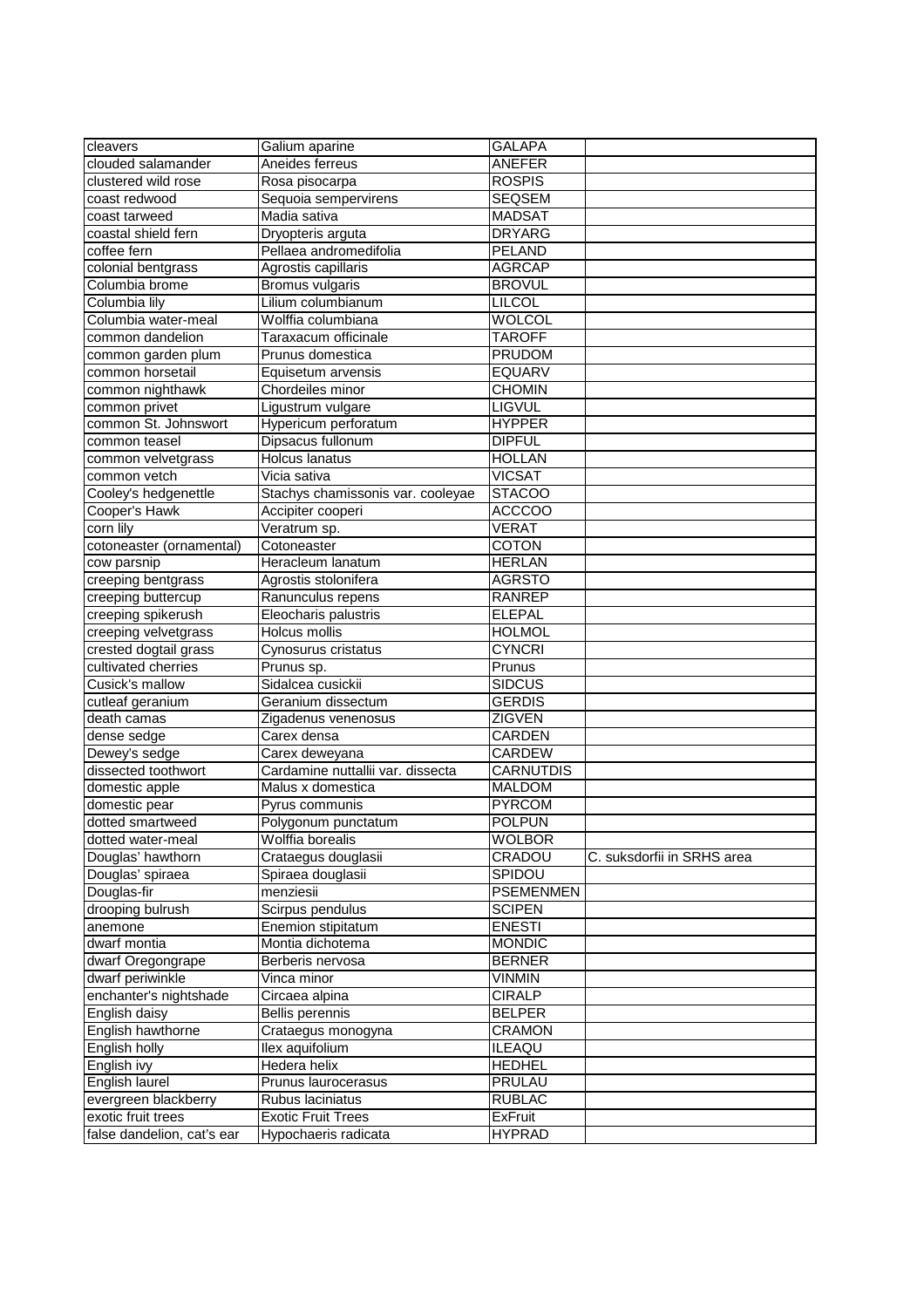| false Solomon's seal              | Maianthemum racemosum                      | <b>MAIRAC</b>    |
|-----------------------------------|--------------------------------------------|------------------|
| false-brome                       | Brachypodium sylvaticum                    | <b>BRASYL</b>    |
| farewell-to-spring                | Clarkia amoena                             | <b>CLAAMO</b>    |
| Fender's blue butterfly           | Icaricia icarioides fenderi                | <b>ICAICAFEN</b> |
| field forget-me-not               | Myosotis arvensis                          | <b>MYOARV</b>    |
| firethorn                         | Pyracantha                                 | <b>PYRAC</b>     |
| fleshy lupine                     | Lupinus affinus                            | <b>LUPAFF</b>    |
| foothill sedge                    | Carex tumulicola                           | CARTUM           |
| fowl bluegrass                    | Poa palustris                              | <b>POAPAL</b>    |
| fringecup                         | Tellima grandiflora                        | TELGRA           |
| ghost orchid                      | Cephalanthera austiniae                    | <b>CEPAUS</b>    |
| giant horsetail                   | Equisetum telmateia                        | <b>EQUTEL</b>    |
| giant sequoia                     | Sequoiadendron gigantea                    | <b>SEQGIG</b>    |
| golden-fruited sedge              | Carex aurea                                | CARAUR           |
| grand fir                         | Abies grandis                              | ABIGRA           |
| grass pea                         | Lathyrus sphaericus                        | LATSPH           |
| grass widows                      | Olsynium douglasii                         | OLSDOU           |
| grasshopper sparrow               | Ammodramus savannarum                      | <b>AMMSAV</b>    |
| hairy hawkbit                     | taraxacoides                               | <b>LEOTARTAR</b> |
| hairy honeysuckle                 | Lonicera hispidula                         | <b>LONHIS</b>    |
| hairy vetch                       | Vicia hirsuta                              | <b>VICHIR</b>    |
| Hall's aster                      | Aster hallii                               | <b>ASTHAL</b>    |
|                                   |                                            | AGRHAL           |
| Hall's bentgrass<br>Hall's violet | Agrostis hallii<br>Viola hallii            | VIOHAL           |
| heal-all; self-heal               |                                            | <b>PRUVULLAN</b> |
|                                   | Prunella vulgaris ssp. lanceolata          |                  |
| hedgehog dogtail<br>hemp dogbane  | Cynosurus echinatus<br>Apocynum cannibinum | <b>CYNECH</b>    |
| Henderson's sedge                 | Carex hendersonii                          | <b>APOCAN</b>    |
| Henderson's shooting star         | Dodecatheon hendersonii                    | <b>CARHEN</b>    |
|                                   |                                            | <b>DODHEN</b>    |
| herb Robert, stinky Bob           | Geranium robertianum                       | <b>GERROB</b>    |
| Himalaya blackberry               | Rubus discolor = R. armeniacus             | <b>RUBDIS</b>    |
| grass                             | Sisyrinchium hitchcockii                   | <b>SISHIT</b>    |
| holy grass                        | Hierochloe odorata                         | <b>HIEODO</b>    |
| Hooker's fairybells               | Prosartes hookeri                          | <b>PROHOO</b>    |
| Hooker's willow                   | Salix hookeriana                           | <b>SALHOO</b>    |
| Hooker's pink                     | Silene hookeri ssp. hookeri                | <b>SILHOOHOO</b> |
| horsechestnut                     | Aesculus hippocastanum                     | <b>AESHIP</b>    |
| horsetail                         | Equisetum sp.                              | <b>EQUIS</b>     |
| howellia                          | Howellia aquatilis                         | <b>HOWAQU</b>    |
| Howell's bentgrass                | Agrostis howellii                          | <b>AGRHOW</b>    |
| Howell's brodiaea                 | Triteleia grandiflora ssp. howellii        | <b>TRIGRAHOW</b> |
| Howell's montia                   | Montia howellii                            | <b>MONHOW</b>    |
| humped bladderwort                | Utricularia gibba                          | UTRGIB           |
| incense-cedar                     | Calocedrus decurrens                       | <b>CALDEC</b>    |
| inside-out flower                 | Vancouveria hexandra                       | VANHEX           |
| Irish ivy                         | Hedera hibernica                           | <b>HEDHIB</b>    |
| ivy                               | Hedera                                     | <b>HEDER</b>     |
| Kentucky bluegrass                | Poa pratensis                              | <b>POAPRA</b>    |
| Kincaid's lupine                  | Lupinus sulphureus ssp. kincaidii          | <b>LUPSULKIN</b> |
| ladyfern                          | Athyrium filix-femina                      | ATHFIL           |
| large-flowered collomia           | Collomia grandiflora                       | <b>COLGRA</b>    |
| large-fruited lomatium            | Lomatium macrocarpum                       | <b>LOMMAC</b>    |
| large-leaved avens                | Geum macrophyllum                          | <b>GEUMAC</b>    |
| least hop clover                  | Trifolium dubium                           | TRIDUB           |
| Lechtlin's camas                  | Camassia leichtlinii                       | <b>CAMLEI</b>    |
| Lemmon's needlegrass              | Achnatherum lemmonii                       | <b>ACHLEM</b>    |
| lemon balm                        | Melissa officinalis                        | <b>MELOFF</b>    |
| Lewis's woodpecker                | Melanerpes lewis                           | <b>MELLEW</b>    |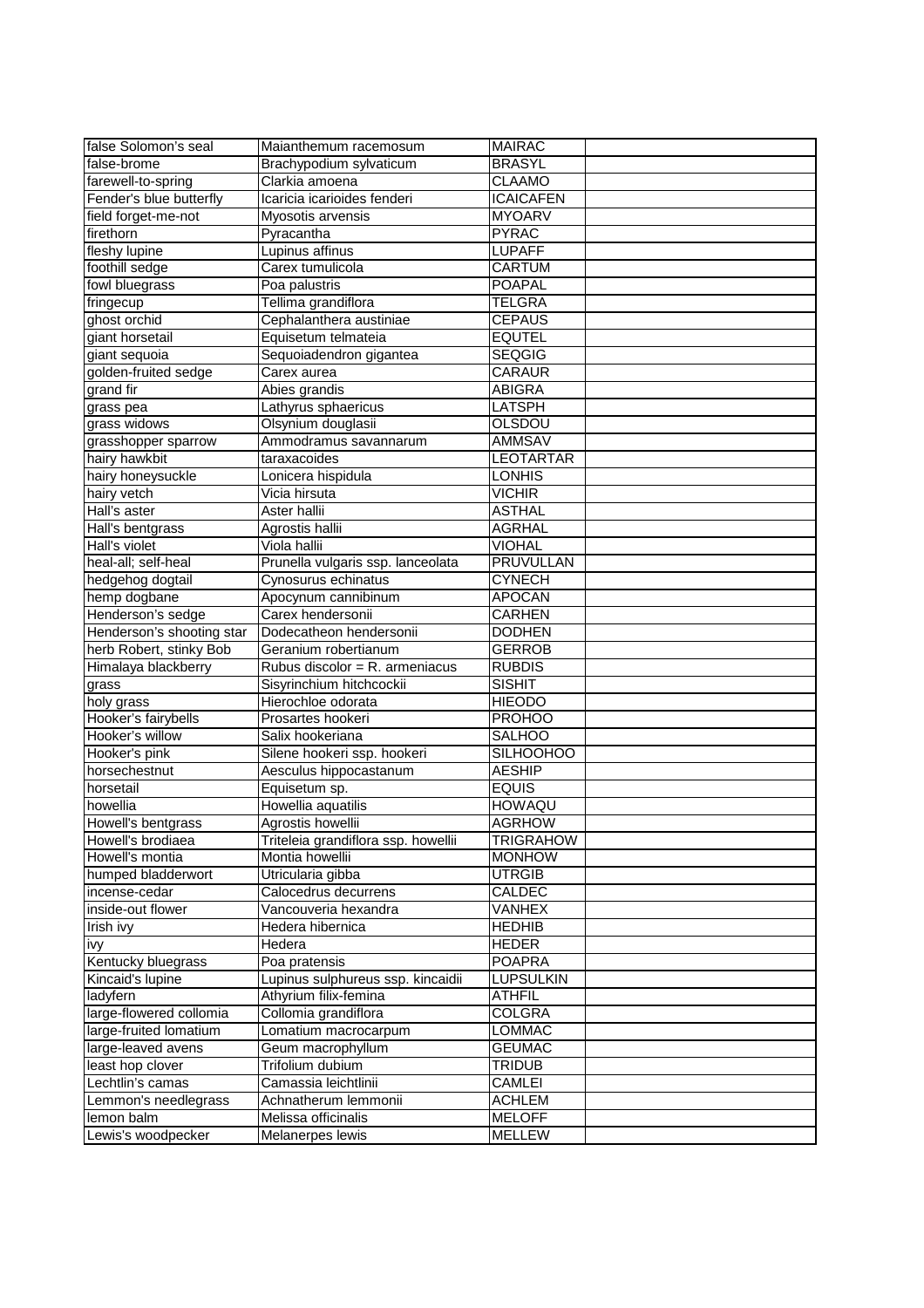| licorice fern                           | Polypodium glycerrhiza              | <b>POLGLY</b>    |  |
|-----------------------------------------|-------------------------------------|------------------|--|
| little willow flycatcher                | Empidonax traillii brewsteri        | EMPTRABRE        |  |
| lodgepole pine                          | Pinus contorta                      | <b>PINCON</b>    |  |
| long-eared myotis                       | Myotis evotis                       | <b>MYOEVO</b>    |  |
| long-legged myotis                      | Myotis volans                       | <b>MYOVOL</b>    |  |
| Maltese star-thistle                    | Centaurea melitensis                | <b>CENMEL</b>    |  |
| many-leaved lupine                      | Lupinus polyphyllus                 | LUPPOL           |  |
| maple                                   | Acer                                | ACER             |  |
| meadow foxtail                          | Alopecurus pratensis                | <b>ALOPRA</b>    |  |
| meadow knapweed                         | Centaurea pratensis                 | <b>CENPRA</b>    |  |
| meadow sidalcea                         | Sidalcea campestris                 | <b>SIDCAM</b>    |  |
| medusahead                              | Taeniatherum caput-medusae          | <b>TAECAP</b>    |  |
| Menzie's catchfly                       | Silene menziesii                    | <b>SILMEN</b>    |  |
| miner's lettuce                         | Claytonia perfoliata                | <b>CLAPER</b>    |  |
| monkeyflower                            | Mimulus guttatus                    | <b>MIMGUT</b>    |  |
|                                         |                                     | <b>CYPMON</b>    |  |
| mountain lady's-slipper                 | Cypripedium montanum                |                  |  |
| mountain quail<br>mountain sweet cicely | Oreortyx pictus                     | OREPIC           |  |
|                                         | Osmorhiza berteroi                  | <b>OSMBER</b>    |  |
| mountain tarweed                        | Madia glomerata                     | MADGLO           |  |
| mule's ears                             | Wyethia angustifolia                | <b>WYEANG</b>    |  |
| multiflora rose                         | Rosa multiflora                     | <b>ROSMUL</b>    |  |
| narrowleaf onion                        | Allium amplectens                   | <b>ALLAMP</b>    |  |
| narrowleaf pea                          | Lathyrus sylvestris                 | LATSYL           |  |
| narrowleaf waterplantain                | Alisma gramineum                    | ALIGRA           |  |
| narrow-leaved milkweed                  | Asclepias fasicularis               | <b>ASCFAS</b>    |  |
| Nelson's checkermallow                  | Sidalcea nelsoniana                 | <b>SIDNEL</b>    |  |
| night-blmg morning glory                | atriplicifolia                      | CALATR           |  |
| nipplewort                              | Lapsana communis                    | LAPCOM           |  |
| Nootka rose                             | Rosa nutkana                        | ROSNUT           |  |
| Northern Goshawk                        | Accipiter gentilis                  | <b>ACCGEN</b>    |  |
| northern red-legged frog                | Rana aurora aurora                  | RANAURAUR        |  |
| northern spotted owl                    | Strix occidentalis caurina          | <b>STROCCCAU</b> |  |
| Norway maple                            | Acer platanoides                    | <b>ACEPLA</b>    |  |
| oak                                     | Quercus sp.                         | QUERCUS          |  |
| oak-associated species                  | oak-associated species              | OAS              |  |
| oceanspray                              | Holodiscus discolor                 | <b>HOLDIS</b>    |  |
| oceanspray broomrape                    | Orobanche pinorum                   | <b>OROPIN</b>    |  |
| old man's beard                         | Clematis vitalba                    | <b>CLEVIT</b>    |  |
| olive-sided flycatcher                  | Contopus cooperi                    | CONCOO           |  |
| ookow                                   | Dichelostemma congestum             | <b>DICCON</b>    |  |
| orange honeysuckle                      | Lonicera ciliata                    | LONCIL           |  |
| orchardgrass                            | Dactylis glomerata                  | <b>DACGLO</b>    |  |
| Oregon ash                              | Fraxinus latifolia                  | <b>FRALAT</b>    |  |
| Oregon bigroot                          | Marah oregana                       | <b>MARORE</b>    |  |
| Oregon geranium                         | Geranium oreganum                   | GERORE           |  |
| Oregon iris                             | Iris tenax                          | <b>IRITEN</b>    |  |
| Oregon saxifrage                        | Saxifraga oregana                   | SAXORE           |  |
| salamander                              | Batrachoseps wrightorum             | BATWRI           |  |
| Oregon sunshine                         | Eriophyllum lanatum                 | ERILAN           |  |
| Oregon vesper sparrow                   | Pooecetes gramineus affinis         | POOGRAAFF        |  |
| Oregon white oak                        | Quercus garryana var. garryana      | QUEGARGAR        |  |
| ornamental shrubs                       | Ornamental shrubs                   | <b>ORNAM</b>     |  |
| osoberry                                | Oemleria cerasiformis               | <b>OEMCER</b>    |  |
| oxeye daisy                             | Leucanthemum vulgare                | LEUVUL           |  |
| Pacific dewberry                        | Rubus ursinus                       | <b>RUBURS</b>    |  |
| Pacific madrone                         | Arbutus menziesii                   | ARBMEN           |  |
| Pacific ninebark                        | Physocarpus capitatus               | <b>PHYCAP</b>    |  |
| Pacific pea                             | Lathyrus vestitus var. ochropetalus | LATVESOCH        |  |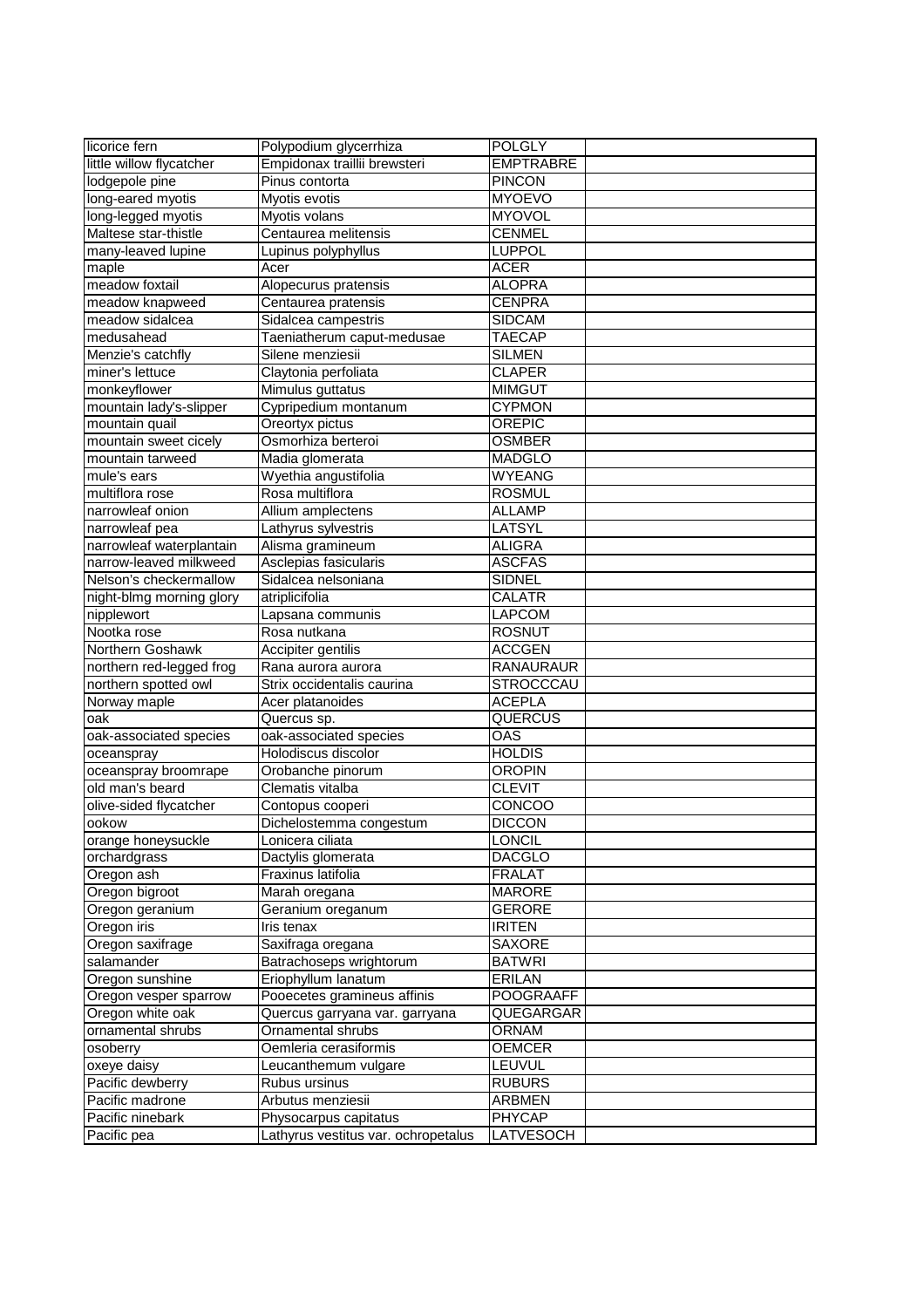| Pacific rush                   | Juncus effusus                                     | <b>JUNEFF</b>                     |  |
|--------------------------------|----------------------------------------------------|-----------------------------------|--|
| Pacific serviceberry           | Amelanchier alnifolia                              | AMEALN                            |  |
| Pacific snakeroot              | Sanicula crassicaulis                              |                                   |  |
|                                |                                                    | SANCRA                            |  |
| Pacific willow                 | Salix lasiandra                                    | <b>SALLAS</b>                     |  |
| Pacific willow                 | Salix lucida ssp. lasiandra                        | <b>SALLUCLAS</b>                  |  |
| pale bulrush                   | Scirpus pallidus                                   | <b>SCIPAL</b>                     |  |
| parentucellia                  | Parentucellia viscosa                              | <b>PARVIS</b>                     |  |
| pear (ornamental)              | Pyrus                                              | <b>PYRUS</b>                      |  |
| pennyroyal                     | Mentha pulegium                                    | <b>MENPUL</b>                     |  |
| perennial ryegrass             | Lolium perenne                                     | LOLPER                            |  |
| perennial sweetpea             | Lathyrus latifolius                                | LATLAT                            |  |
| periwinkle                     | Vinca major                                        | VINMAJ                            |  |
| Philadelphia daisy             | Erigeron philadelphicus                            | <b>ERIPHI</b>                     |  |
| pileated woodpecker            | Dryocopus pileatus                                 | <b>DRYPIL</b>                     |  |
| poison hemlock                 | Conium maculatum                                   | CONMAC                            |  |
| poison oak                     | Toxicodendron diversilobum                         | TOXDIV                            |  |
| ponderosa pine                 | Pinus ponderosa                                    | <b>PINPON</b>                     |  |
| pondweed                       | Potamogeton natans                                 | <b>POTNAT</b>                     |  |
| Port Orford cedar              | Chamaecyparis lawsoniana                           | CHALAW                            |  |
| Portugal laurel                | Prunus Iusitanica                                  | <b>PRULUS</b>                     |  |
| prairie junegrass              | Koeleria macrantha                                 | <b>KOEMAC</b>                     |  |
| prairie star                   | Lithophragma parviflora                            | LITPAR                            |  |
| privet (ornamental)            | Ligustrum                                          | <b>LIGUS</b>                      |  |
| Puget groundsel                | Senecio macounii                                   | <b>SENMAC</b>                     |  |
| purple martin                  | Progne subis                                       | <b>PROSUB</b>                     |  |
| purple sanicle                 | Sanicula bipinnatifida                             | <b>SANBIP</b>                     |  |
| quackgrass                     | Agropyron repens                                   | <b>AGRREP</b>                     |  |
| Queen Anne's lace              | Daucus carota                                      | <b>DAUCAR</b>                     |  |
| racemose pyrrocoma             | Pyrrocoma racemosa var. racemosa                   | PYRRACRAC                         |  |
| Rare prairie species           | Rare prairie species                               | <b>RPS</b>                        |  |
| rattlesnake plantain           | Goodyera oblongifolia                              | <b>GOOOBL</b>                     |  |
| red alder                      | Alnus rubra                                        | ALNRUB                            |  |
|                                |                                                    |                                   |  |
| red elderberry<br>red oak      | Sambucus racemosa                                  | <b>SAMRAM</b>                     |  |
| red tree vole                  | Quercus rubra<br>Arborimus longicaudus longicaudis | <b>QUERUB</b><br><b>ARBLONLON</b> |  |
|                                |                                                    |                                   |  |
| red twig dogwood               | Cornus sericea                                     | CORSER                            |  |
| red-flowering currant          | Ribes sanguineum                                   | <b>RIBSAN</b>                     |  |
| reed canarygrass               | Phalaris arundinacea                               | PHAARU                            |  |
| residential weeds              | residential weeds                                  | RW                                |  |
| rice-root lily; Chocolate lily | Fritillaria affinis                                | <b>FRIAFF</b>                     |  |
| ripgut brome                   | Bromus diandrus                                    | <b>BRODIA</b>                     |  |
| riverbank lupine               | Lupinus rivularis                                  | <b>LUPRIV</b>                     |  |
| Roemer's fescue                | Festuca roemeri                                    | <b>FESROE</b>                     |  |
| rosin weed, tackweed           | Calycadenia truncata                               | CALTRU                            |  |
| <b>Rosy Checkermallow</b>      | Sidalcea virgata                                   | <b>SIDVIR</b>                     |  |
| rye brome                      | Bromus secalinus                                   | <b>BROSEC</b>                     |  |
| Scot's broom                   | Cytisus scoparius                                  | <b>CYTSCO</b>                     |  |
| Scouler's willow               | Salix scouleriana                                  | <b>SALSCO</b>                     |  |
| sea pink                       | Plectritis congesta                                | <b>PLECON</b>                     |  |
| sessile trillium               | Trillium albidum                                   | <b>TRIALB</b>                     |  |
| shaggy horkelia                | Horkelia congesta                                  | <b>HORCON</b>                     |  |
| shaggy horkelia                | Horkelia congesta ssp. congesta                    | N                                 |  |
| sherardia                      | Sherardia arvensis                                 | SHEARV                            |  |
| shining geranium               | Geranium lucidum                                   | <b>GERLUC</b>                     |  |
| shining willow                 | Salix lucida                                       | <b>SALLUC</b>                     |  |
| showy milkweed                 | Asclepias speciosa                                 | <b>ASCSPE</b>                     |  |
| Sierra pea                     | Lathyrus nevadensis                                | <b>LATNEV</b>                     |  |
| silver hairgrass               | Aira caryophyllea                                  | <b>AIRCAR</b>                     |  |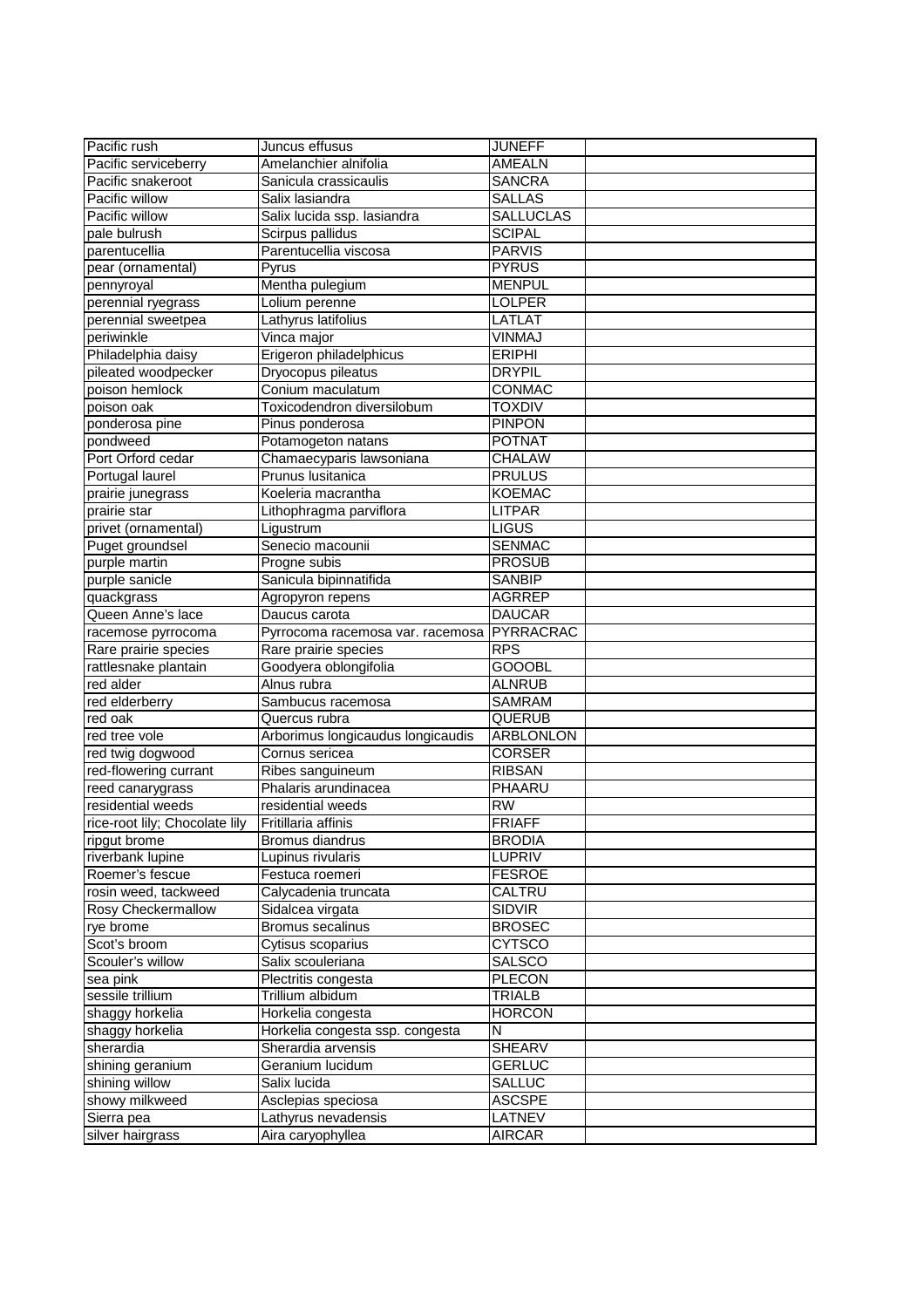| silver hairgrass                  | Aira caryophyllea var. caryophyllea | <b>AIRCARCAR</b> |  |
|-----------------------------------|-------------------------------------|------------------|--|
| silver-haired bat                 | Lasionycteris noctivagans           | LASNOC           |  |
| sinister gilia                    | Gilia sinistra ssp. sinistra        | <b>GILSINSIN</b> |  |
| Sitka brome                       | <b>Bromus sitchensis</b>            | <b>BROSIT</b>    |  |
| slender cinquefoil                | Potentilla gracilis                 | <b>POTGRA</b>    |  |
| slender hairgrass                 | Deschampsia elongata                | <b>DESELO</b>    |  |
| slender rush                      | Juncus tenuis                       | JUNTEN           |  |
| slender vetch                     | Vicia tetrasperma                   | <b>VICTET</b>    |  |
| <b>Slender Wheatgrass</b>         | Elymus trachycaulus                 | <b>ELYTRA</b>    |  |
| slough sedge                      | Carex obnupta                       | CAROBN           |  |
| small-flowered buttercup          | Ranunculus uncinatus                | <b>RANUNC</b>    |  |
| snowberry                         | Symphoricarpos albus                | <b>SYMALB</b>    |  |
| soft brome                        | <b>Bromus hordeaceus</b>            | <b>BROHOR</b>    |  |
| soft geranium                     | Geranium molle                      | <b>GERMOL</b>    |  |
| softstem bulrush                  | Schoenoplectus tabernaemontani      | <b>SCHTAB</b>    |  |
| spotted coralroot                 | Corallorhiza maculata               | <b>CORMAC</b>    |  |
| spreading dogbane                 | Apocynum androsaemifolium           | <b>APOAND</b>    |  |
| spreading rush                    | Juncus patens                       | <b>JUNPAT</b>    |  |
| spring beauty                     | Cardamine nuttallii                 | CARNUT           |  |
| spring beauty                     | Cardamine nuttallii var. nuttallii  | <b>CARNUTNUT</b> |  |
| spurge laurel                     | Daphne laureola                     | <b>DAPLAU</b>    |  |
| <b>Standard Prairie Invasives</b> | <b>Standard Prairie Invasives</b>   | <b>SPI</b>       |  |
| starflower                        | Trientalis latifolia                | TRILAT           |  |
| Solomon's seal                    | Maianthemum stellatum               | <b>MAISTE</b>    |  |
| sterile brome                     | <b>Bromus sterilis</b>              | <b>BROSTE</b>    |  |
| stinging nettle                   | Urtica dioica                       | <b>URTDIO</b>    |  |
| streaked horned lark              | Eremophila alpestris strigata       | <b>EREALPSTR</b> |  |
| stream violet                     | Viola glabella                      | <b>VIOGLA</b>    |  |
| sweet cherry                      | Prunus avium                        | <b>PRUAVI</b>    |  |
| sweet vernalgrass                 | Anthoxanthum odoratum               | <b>ANTODO</b>    |  |
| sweetbriar rose                   | Rosa eglanteria                     | <b>ROSEGL</b>    |  |
| tall annual willowherb            | Epilobium brachycarpum              | <b>EPIBRA</b>    |  |
| tall bugbane                      | Cimicifuga elata                    | <b>CIMELA</b>    |  |
| tall fescue                       | Festuca arundinacea                 | <b>FESARU</b>    |  |
| tall larkspur                     | Delphinium trolliifolium            | <b>DELTRO</b>    |  |
| tall mannagrass                   | Glyceria striata                    | <b>GLYSTR</b>    |  |
| tall oatgrass                     | Arrhenatherum elatius               | ARRELA           |  |
| tall Oregongrape                  | Berberis aquifolium                 | <b>BERAQU</b>    |  |
| tansy ragwort                     | Senecio jacobaea                    | <b>SENJAC</b>    |  |
| taperfruit shortscale sedge       | Carex leptopoda                     | CARLEP           |  |
| Taylor's checkerspot              | Euphydryas editha taylori           | <b>EUPEDITAY</b> |  |
| thimbleberry                      | Rubus parviflorus                   | RUBPAR           |  |
| thin-leaved peavine               | Lathyrus holochlorus                | LATHOL           |  |
| Thompson's mistmaiden             | Romanzoffia thompsonii              | ROMTHO           |  |
| thundercloud plum                 | Prunus cerasifera                   | <b>PRUCER</b>    |  |
| timothy                           | Phleum pratense                     | PHLPRA           |  |
| timwort                           | Cicendia quadrangularis             | <b>CICQUA</b>    |  |
| toad rush                         | Juncus bufonius                     | <b>JUNBUF</b>    |  |
| toothcup                          | Rotala ramosior                     | <b>ROTRAM</b>    |  |
| torilis                           | Torilis arvensis                    | <b>TORARV</b>    |  |
| Townsend's big-eared bat          | Corynorhinus townsendii             | <b>CORTOW</b>    |  |
| trailplant; pathfinder            | Adenocaulon bicolor                 | <b>ADEBIC</b>    |  |
| tufted hairgrass                  | Deschampsia cespitosa               | <b>DESCES</b>    |  |
| turfgrasses                       | Turfgrasses                         | <b>TURFG</b>     |  |
| upland yellow violet              | Viola praemorsa ssp. praemorsa      | VIOPRAPRA        |  |
| ventenata                         | Ventenata dubia                     | <b>VENDUB</b>    |  |
| vine maple                        | Acer circinatum                     | <b>ACECIR</b>    |  |
| wall lettuce                      | Lactuca muralis                     | LACMUR           |  |